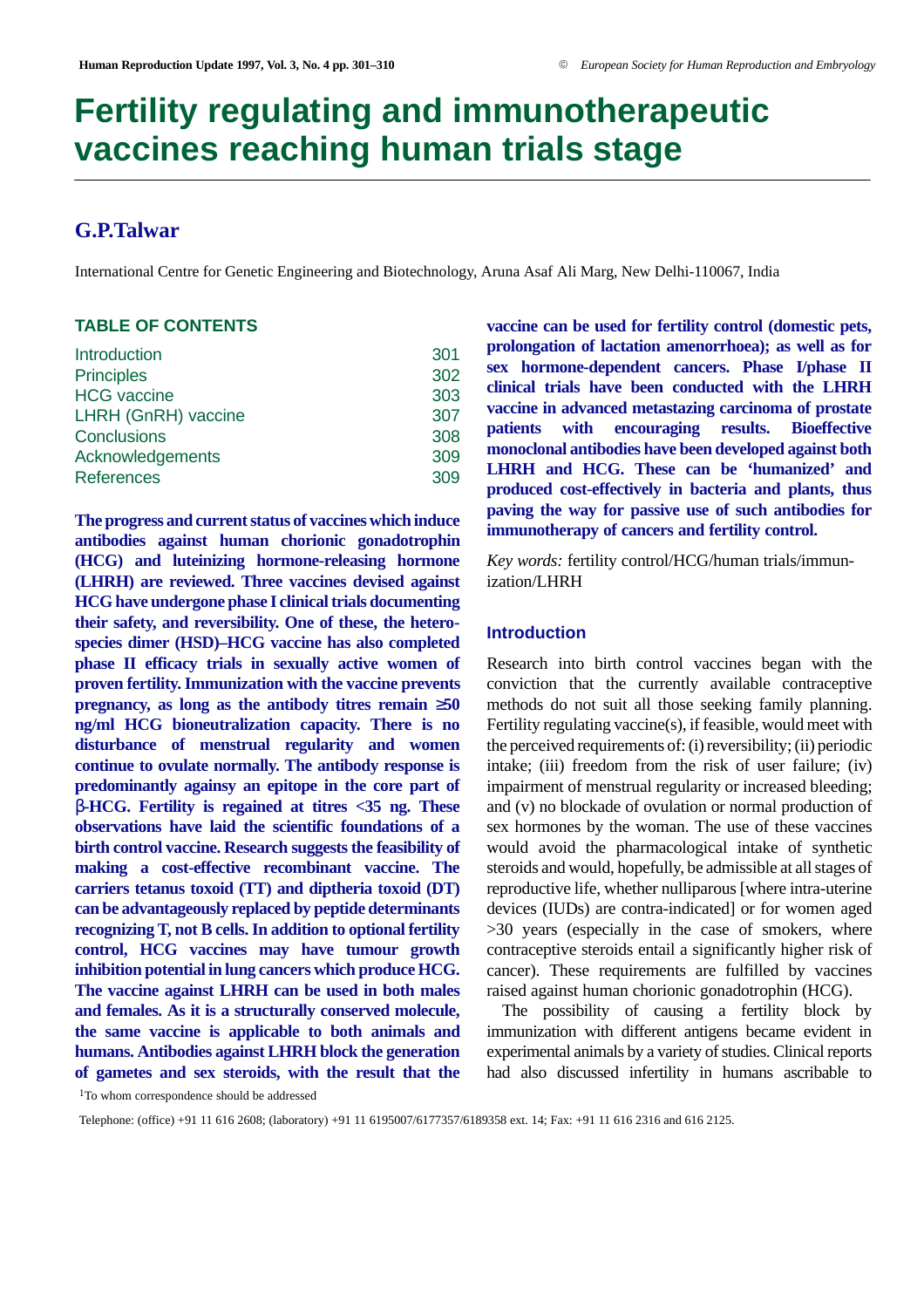immunological factors. However, little was known about how these individuals developed an immunological block, nor how it could be reversed reliably. Experimental approaches to the production of birth control vaccines for the deliberate blocking of fertility had to ensure that reversibility was not compromised; today, immuno-contraception is an active field of research. There are 27 vaccines for regulating fertility under development (Talwar, 1997). Six of these, all directed against reproductive tract hormones, have undergone Phase I clinical trials (see Table I) and one, the HSD–HCG vaccine, has also completed successfully Phase II efficacy studies (Talwar *et al.*, 1994), providing evidence for the feasibility of safe, reversible and effective vaccination for control of fertility. Three of the seven vaccines are targeted against HCG, two against luteinizing hormonereleasing hormone (LHRH) and one against follicle stimulating hormone (FSH). Moudgal *et al*.(1997) discuss FSH in this issue. This article will, therefore, be restricted to a review of the current status of the vaccines against HCG and LHRH/gonadotrophin-releasing hormone (GnRH). An additional application of these vaccines is in cases of hormone-dependent cancers, e.g. carcinoma of the prostate (LHRH vaccine) and lung cancers which synthesize HCG (HCG vaccine).

# **Principles**

The rationale of birth control vaccines is to induce the formation of antibodies and or elicitation of cell mediated immunity (CMI), competent to intercept the action of a hormone or a gamete antigen crucial to the success of reproduction. Mammalian reproduction is regulated by a cascade of hormones, beginning with LHRH (GnRH) from the hypothalamus, which controls the secretion of the gonadotrophins FSH and LH from the pituitary. FSH and LH in turn act on the gonads to generate spermatozoa or oocytes (depending on sex) as well as sex steroids: testosterone (in males) and oestrogens and progesterone (in females). The sex steroids act on accessory reproductive organs preparing the uterus for nidation of the embryo. Testosterone has a role in development and maturation of sperms. Both spermatozoa and oocytes have gametespecific antigens, and antibodies against these can prevent sperm penetration. Fertilization of the oocyte leads to the synthesis and secretion of HCG, an early signal of pregnancy which is essential for its establishment. It is obvious that there are numerous points for interception and theoretically several vaccines can be devised for the control of fertility.

| No. | Vaccine              | Adjuvant           | Directed against | <b>Status</b>                               | Investigators             |                                         |                       |
|-----|----------------------|--------------------|------------------|---------------------------------------------|---------------------------|-----------------------------------------|-----------------------|
| 1   | HSD-HCG <sup>*</sup> | Adsorbed on        | <b>HCG</b>       | Multicentric phase I safety                 | Talwar et al. (1994)      |                                         |                       |
|     |                      | alhydrogel + SPLPS |                  | trials completed*                           |                           |                                         |                       |
| 2   | bHCG-TT              | Alum               | <b>HCG</b>       | Phase I clinical trials compleled           | Talwar et al. (1976a);    |                                         |                       |
|     |                      |                    |                  | in India, Finland, Chile, Brazil and        | Nash <i>et al.</i> (1980) |                                         |                       |
|     |                      |                    |                  | Dominican Republic                          |                           |                                         |                       |
| 3   | CTP-DT               | Squalene           | <b>HCG</b>       | Phase I trial completed in one              | Stevens et al. (1981a,b)  |                                         |                       |
|     |                      |                    |                  | Arlacel A                                   |                           | centre in Australia                     |                       |
|     |                      | Nor-MDP            |                  |                                             |                           |                                         |                       |
| 4   | LHRH-TT              | Alum               | LHRH             | Phase I safety and immunogenicity           | Ladd et al. (1985)        |                                         |                       |
|     |                      |                    |                  | Pluronic                                    |                           | trial in USA in orchiectomized men      |                       |
|     |                      |                    |                  | Span                                        |                           |                                         |                       |
|     |                      | Tween              |                  |                                             |                           |                                         |                       |
| 5   |                      | LHRH-DT            | Alum + SPLPS     | LHRH                                        |                           | Phase I/II trials conducted in advanced | Talwar et al. (1997b) |
|     |                      |                    |                  | stage of carcinoma prostate patients in     |                           |                                         |                       |
|     |                      |                    |                  | India and Austria                           |                           |                                         |                       |
| 6   | oFSH                 | alum               | <b>FSH</b>       | Phase I clinical trial in progress in India | Moudgil et al. (1997)     |                                         |                       |
|     |                      | (alhydrogel)       |                  |                                             |                           |                                         |                       |

Table I. Birth control vaccines reaching phase I trials in women

\*HSD–HCG vaccine is the first to have also completed Phase II efficancy trials in women providing evidence for the the ability of the vaccine to prevent pregnancy in fertile women at antibody titres of ≥50 ng/ml.

HSD = HCG = human chorionic gonadotrophin; SPLPS = sodium phthalyl derivative of lipopolysaccharide from Staphylococcus enteridis; TT = tetanus toxoid; CTP = carboxy terminal peptide; DT = diptheria toxoid; LHRH = luteinizing hormone-releasing hormone; oFSH = ovine follicle stimulating hormone.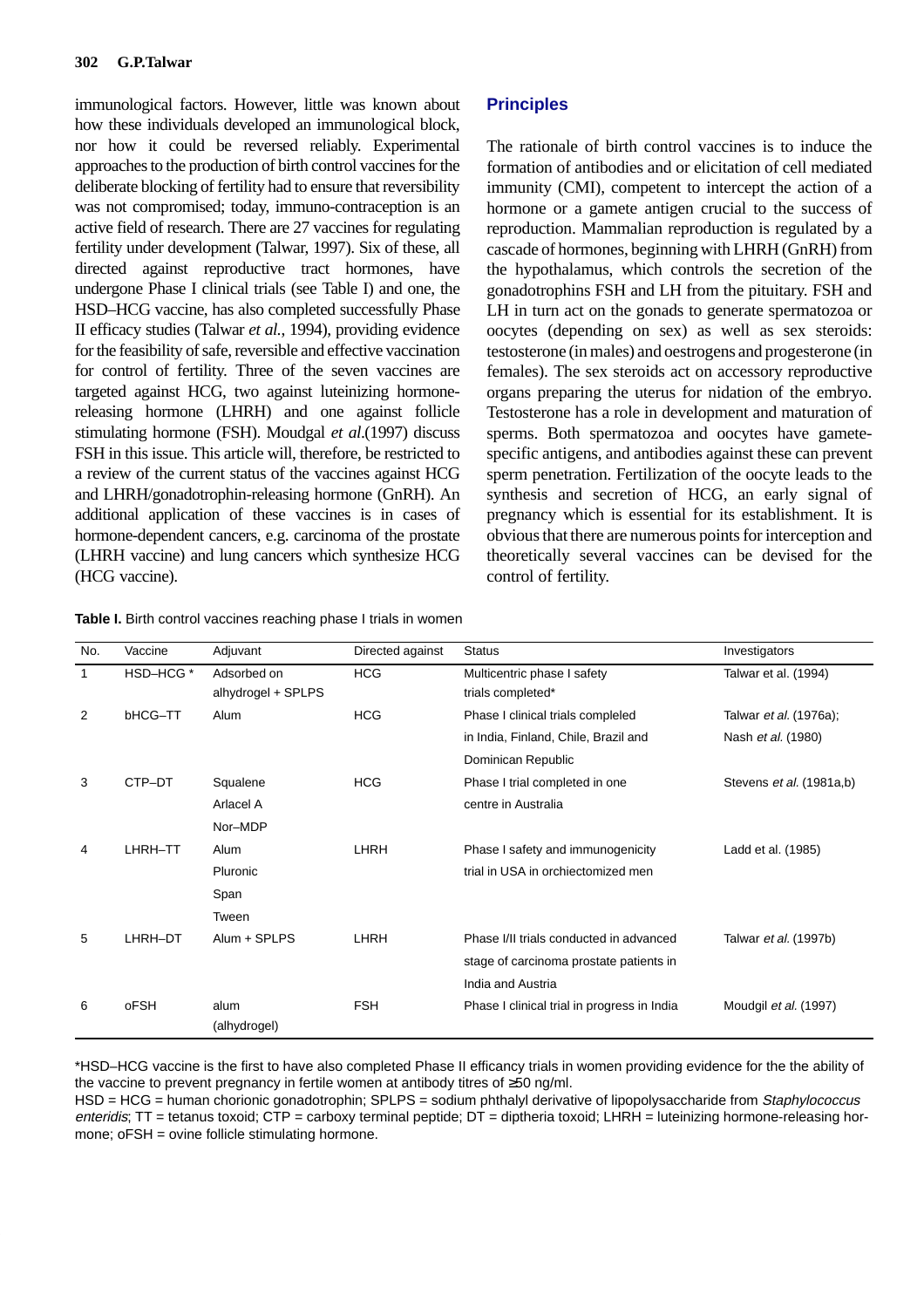#### **HCG vaccine**

The choice of HCG as the preferred target of a contraceptive vaccine was based on the following considerations. HCG synthesis and secretion (summarized in Figure 1) is unique to pregnancy (excluding some cancers). Although very, very small amounts are made by the pituitary, this is inadequate to exercise any biological effect, or to cause interference in diagnosis of pregnancy based on detection of HCG. The synthesis of HCG begins in the preimplantation embryo (Fishel *et al.*, 1984). The hormone is required for the initiation of pregnancy, which begins with the attachment of the embryo to the uterus. Evidence for this contention is derived from two types of data. Marmoset embryos exposed to anti-HCG antibodies failed to implant (Hearn *et al.*, 1988). Women who were protected from becoming pregnant by virtue of anti-HCG antibodies in their circulation did not have lengthened luteal phase (Talwar *et al.*, 1997a), indicating that interception by the anti-HCG antibodies preceded implantation. The HCG vaccine is thus not an abortifacient. It imposes a preimplantation, though postfertilization, block in the establishment of pregnancy. By targeting the immune response to HCG, the normal physiological functions of ovulation and synthesis and the secretion of native sex hormones are not interfered with. The chemistry of HCG is known, as is the primary amino acid sequence of the two subunits composing this hormone. At the time that HCG was chosen, it was available in adequate amounts from the urine of pregnant women and could be purified. This was not possible for the gamete antigens; DNA recombinant technology has today removed this limitation.

#### **Three alternative vaccines devised**

HCG, like FSH, LH and thyroid-stimulating hormone (TSH) is made up of two subunits; the  $\alpha$  subunit is common to all and the β subunit in each case confers hormonal specificity. Either the entire  $\beta$  subunit of HCG or a subpart of it can be used as the immunogen. Stevens *et al.* (1981a,b) opted for the 37 amino acid carboxy terminal peptide (CTP) of β-HCG, whereas Talwar *et al.* (1976a) decided to use the entire β-HCG. CTP has the merit of being specific to β-HCG, since it is not present in β-hLH. However, it was found to be a poor immunogen and antibodies generated by CTP were not fully bioeffective *in vivo* (Ohashi *et al.*, 1980; G.Talwar, unpublished data). Attempts were made to improve on these shortcomings by lengthening of the CTP to 45 amino acids (Ramakrishnan *et al.*, 1979) and 53 amino acids (Sahal *et al.*, 1982). This improved the bioneutralization capacity of the antibodies. However,



**Figure 1.** Human chorionic gonadotrophin (HCG) is an early chemical signal of conception. It is essential for both establishment and maintenance of pregnancy. A vaccine generating bioneutralizing antibodies against HCG would prevent implantation and the start of pregnancy. Anti-HCG antibodies given passively in the first 7 weeks of pregnancy would abrogate gestation. In addition, HCG is also made ectopically by a number of cancers.

there remained a large difference. Whereas 0.1 ml of the antiserum raised with the entire β-HCG molecule at moderate titre of 120 neutralized 200 µIU of HCG, a 726 times greater amount of anti-CTP-45 of high titre (3490) and a 267 times greater amount of the anti-CTP-53 were required for similar action.

Thus two vaccines were initially developed, derived from 37 amino acid CTP of β-HCG linked to diptheria toxoid (DT) and β-HCG linked to tetanus toxoid (TT). Linkage to a carrier was necessary to enhance immunogenicity and to overcome the immune tolerance to HCG expected in humans. The choice of TT had another advantage; competitive immunoassays using an antibody raised against the native tetanus toxoid demonstrated that it conferred simultaneous protection against tetanus. This disease accounts for a high mortality of women and newborn in India, where not all deliveries take place in aseptic maternity clinics. The CTP vaccine required the use of strong adjuvants (squalene, Arlacel A, or MDP) (Stevens *et al.*, 1981a,b), whereas the β-HCG–TT vaccine was administered adsorbed on alum.

Preliminary phase I clinical trials in women who had elective tubal ligation showed that β-HCG–TT vaccine was indeed able to generate anti-HCG and anti-tetanus antibodies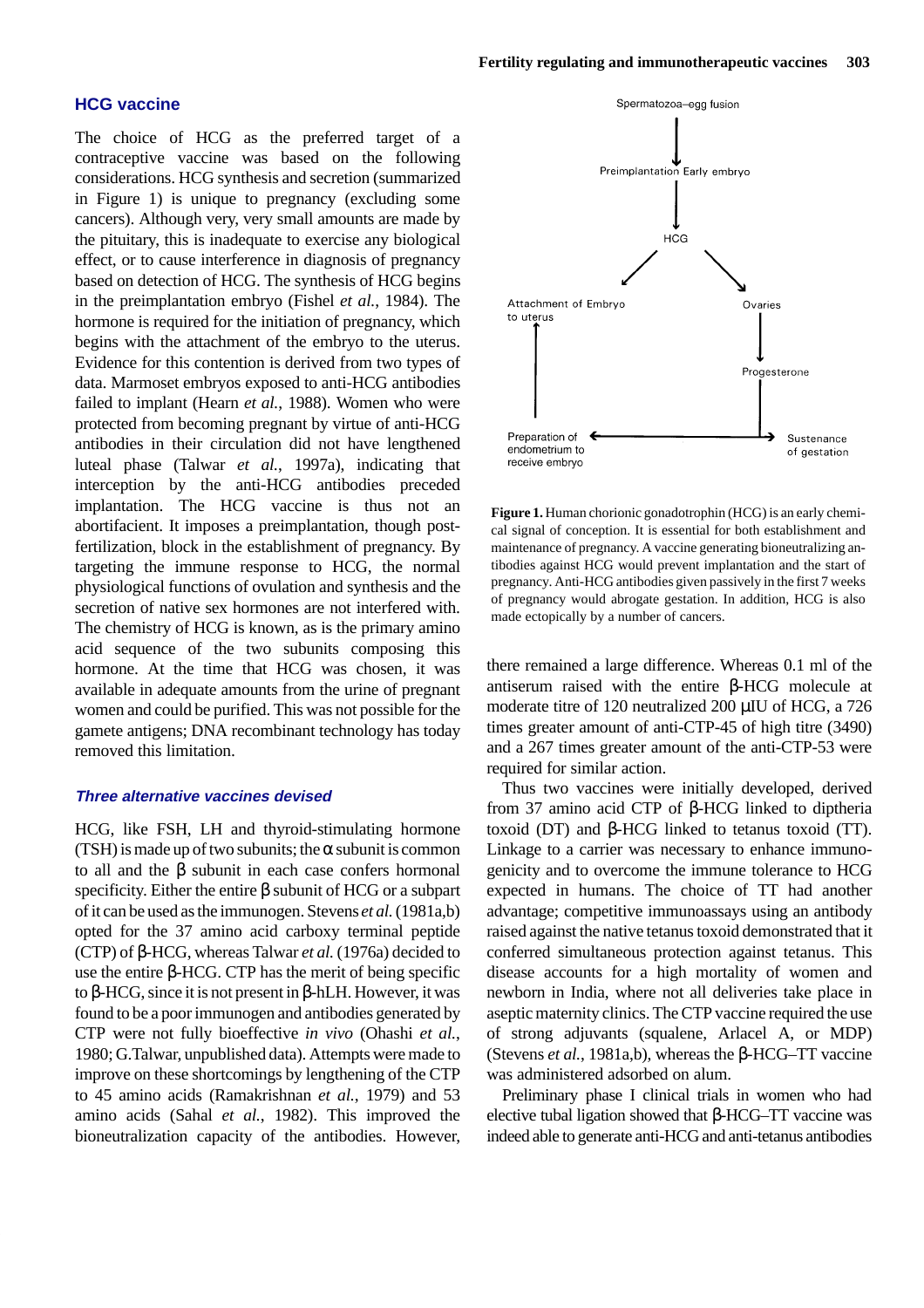(Talwar *et al.*, 1976a,b). The response was reversible and antibodies declined to near zero concentrations in the course of time. The antibodies recognized HCG and bound to it, as shown by challenge studies in which 5000 IU of HCG was given as a single bolus or as two consecutive daily administrations of 2000 and 4000 IU, thus simulating early pregnancy. The antibody titres generated by this vaccine in the subjects tested were high enough to cope with the expected HCG concentrations at the onset of pregnancy. The antibodies consumed by challenge with HCG were replenished to the values prevailing at the time of challenge within 3 weeks, signifying firstly, that HCG by itself did not act as a booster of immune response (for that β-HCG linked to carrier was necessary), and secondly, the antibodies would be available to meet HCG challenge, were pregnancies to occur in consecutive months. No undesirable side-effects of immunization were noticeable from the endocrine, metabolic and haematological parameters (Kumar *et al.*, 1976), and no auto antibodies indicative of an immunopathological nature were generated (Nath *et al.*, 1976).

Phase I clinical trials with the β-HCG–TT vaccine were also carried out in Finland, Sweden, Chile and Brazil under the auspices of the International Committee on Contraception Research of the Population Council. The findings were similar and confirmed the results of the trials conducted in India (Nash *et al.*, 1980). Regular menstrual cyclicity was maintained and the women continued to ovulate. The main drawback of this vaccine was the large variability of antibody titres amongst individuals. Those with low titres would not be protected from becoming pregnant. Attempts were then made to further improve the immunogenicity of the β-HCG–TT vaccine.

#### **Improved HSD–HCG vaccine**

To enhance the intrinsic immunogenecity of the vaccine, it was made partly 'foreign' by associating the β-HCG molecule with an  $\alpha$  subunit of ovine origin (Talwar *et al.*, 1988). The ability of the subunits to bind is conserved across species. The heterospecies dimer (HSD) thus created was found superior to HCG for stimulation of steroidogenesis in a Leydig cell bioassay. Its immunogenicity was enhanced (Singh *et al.*, 1989). The bioneutralization capacity of antibodies per unit of immunoreactive antibody titres was also higher (Pal *et al.*, 1990).

After extensive toxicology studies, Drugs Regulatory Approvals and clearance from Institutional Ethics Committees, comparative Phase I clinical trials were conducted with the original β-HCG–TT and the improved HSD–TT vaccines in five centres in India. Antibodies were generated in every subject and the titres were higher with

the HSD vaccine. In both cases, the titres came down near to zero levels in the course of time in absence of boosters. Blood chemistry and haematology profiles remained essentially unchanged over 0, 6 and 12 month observation periods (Talwar *et al.*, 1990). Menstrual cycle lengths were similar in control and immunized women with >85% cycles of normal duration. No correlation was detectable in longer or shorter cycles with the degree of cross-reaction of the antibodies with human luteinizing hormone (hLH) (Kharat *et al.*, 1990; Talwar *et al.*, 1990).

#### **Phase II efficacy studies with the HSD vaccine**

These were conducted in three major medical institutions in India, the All India Institute of Medical Sciences and Safdarjung Hospital, New Delhi and the Postgraduate Institute of Medical Education and Research, Chandigarh. 148 women attending the family planning clinics in these Institutions were enrolled for the study following written consent. All were of proven fertility with two live children and were sexually active. They had regular ovulatory cycles and their husbands' semen parameters were good. They were required to receive the three primary immunization injections at monthly intervals. Boosters were optional to those deciding to continue in the study. Blood samples were obtained in the third week of the cycle to determine the antibody titres and the mid-luteal progesterone concentration. A threshold of 50 ng/ml of HCG bioneutralization capacity was fixed to determine whether women were protected at this or higher titres. Once this threshold was reached, IUDs were removed and the subjects were exposed to the risk of pregnancy without the use of any other form of contraception. Observations were to be recorded for a minimum of 750 cycles. Each woman kept a menstrual diary and a record of the occurrence of intercourse. A visit to the clinic each month soon after the menstrual period was scheduled for a general check up. In cases of delayed menstruation, a pregnancy test was performed, and repeated the following week, if necessary.

All subjects immunized with the vaccine produced anti-HCG antibodies. In all, 119 women (80%) had titres >50 ng/ml, nine of these had a subsequent rapid fall in titre and were not considered appropriate for sustained observation. Only one pregnancy occurred in the women with titres  $\geq 50$  ng/ml over 1224 cycles of observation (Talwar *et al.*, 1994). The duration of protective antibody titres following a booster was for an average of 3 months (range, 6 weeks to 6 months). During the period of declining antibody titres, no lengthening of menstrual period was noted, confirming the lack of abortifacient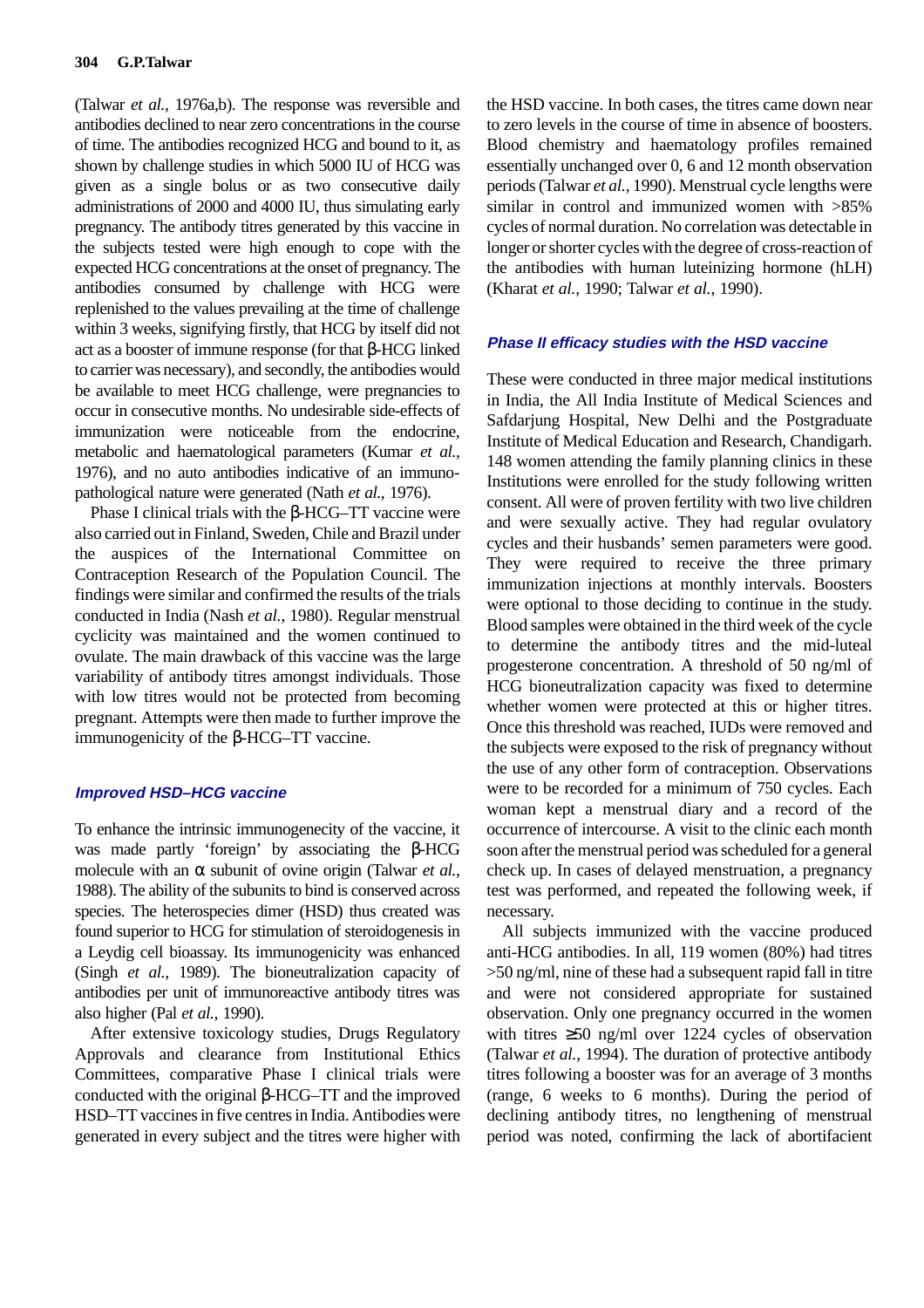action of the antibody. The study was continued beyond 750 cycles at the behest of subjects who had volunteered for the study and who wished to continue. The method was thus highly effective, so long as the antibody titres remained above this threshold. The ability of antibodies generated by the vaccine to prevent pregnancy was confirmed by post-coital tests conducted in midcycle when the cervical score was high (Talwar *et al.*, 1997a).

The contraceptive effect of the vaccine was fully reversible. Women regained fertility with the decline of antibodies to <35 ng/ml. Termination of pregnancy was offered as per protocol free of charge. Four women who desired another child continued their pregnancies to full term and gave birth to healthy normal children.

#### **Immunodominant epitopes**

A panel of monoclonal antibodies (MoAb) recognizing different regions of β-HCG and whole HCG were employed to determine, by competitive immunoassay, the determinants against which antibodies were raised in women immunized with the vaccine. It was surprising to note that all sera tested had antibodies corresponding to an epitope denoted by either MoAb  $P_3W_{80}$  or MoAb 206. These two monoclonals cross-react with each other, although one of them is highly specific for HCG and the other cross-reactive with hLH. The region in which these monoclonals map is a dominant core region with differing micro-specificities. The preponderance of antibodies corresponding to this immuno-determinant in the women's sera ranged from 20 to >70% of the total anti-HCG antibodies (Deshmukh *et al.*, 1993). The proportion of such antibodies in a given subject remained constant following booster immunizations. No significant antibody activity was observed against the carboxyterminal peptide or the 38–57 synthetic fragment of β-HCG (Deshmukh *et al.*, 1994). These findings indicate the possibility of using a subpart of the β-HCG molecule as immunogen. However, the dominant determinant(s) in the response of humans to this vaccine is not in the CTP or the 38–57 region.

#### **Status of the CTP–HCG vaccine**

This vaccine is being developed by Stevens *et al.* (1981a) with the support of WHO. It consists of a 37 amino acid CTP of β-HCG linked to DT and employs squalene, Arlacel A and norMDP as adjuvants (Stevens *et al.*, 1981b). The vaccine has undergone Phase I clinical trials in a clinic in Australia. It was tested at multiple doses in 20 tubal ligated women with 10 serving as controls. No significant side-effects were reported (Jones *et al.*, 1988). Phase II clinical trials were planned with this vaccine in Sweden. However, the first group of women receiving the vaccine developed unacceptable reactions, and the trials were discontinued. Serious doubts have been expressed on the workability and efficacy of this vaccine. Dirnhofer *et al.*, 1993) have reported data discounting the ability of this vaccine to prevent pregnancy. The peak titres attained in women (during the pahse I clinical trial) with the CTP vaccine were 36–127 ng/ml; with β-HCG–TT, 120–1800 ng/ml and with HSD–TT/DT 222–6000 ng/ml. The avidity of the antibodies produced by the CTP vaccine was  $10<sup>8</sup>/M$ , whereas for both β-HCG-TT and HSD-TT/DT, it was  $10^{10}$ /M. Given that the affinity of HCG for tissue receptors is of the order of  $10^9$ , it is doubtful whether antibodies of lower avidity would prevent HCG binding to ovarian receptors.

The main reason for choosing CTP as immunogen was to avoid cross-reaction with hLH. Indeed the antibodies do not react with hLH. However, the CTP–DT-induced antibodies showed an unexpected reactivity with pancreatic cells (Rose *et al.*, 1988). This was not due to the carrier DT, but to the CTP, as it was absorbable by the CTP. It is quite possible that this vaccine generates sequence-reading antibodies and common stretches of amino acids occur in several proteins. On the other hand, antibodies generated by β-HCG–TT and HSD–TT/DT had no reactivity with pancreas or other human tissues (India, S.Sehgal unpublished data; USA, N.Rose and L.Burek, unpublished data). Nevertheless, these antibodies had partial cross-reactivity with hLH, of 10–75% (Talwar *et al.*, 1994).

#### **Implications of cross-reactivity with hLH**

Both β-HCG–TT and HSD–TT/DT vaccines produce antibodies which are cross-reactive with hLH. Several studies have been carried out at the Population Council, New York and in our laboratory at New Delhi to determine whether this cross-reaction causes any detrimental effects. Neither monkeys nor baboons ceased ovulating after immunization with these vaccines. In case it was due to a low cross-reactivity of antibodies with species LH, an analogous immunogen, β-oLH was employed, which produced antibodies which were frankly cross-reactive with monkey LH and monkey CG. Hyperimmunization was carried out employing Freund's complete adjuvant to heighten any noxious effect of such antibodies. After 7 years exposure to such antibodies, an autopsy was performed and tissues examined by three experienced pathologists. No deleterious effect on pituitary or other tissues of the animals was found (Thau *et al.*, 1987). Another study used the protocol of challenging repeatedly with HCG, monkeys previously immunized with the β-HCG–TT vaccine. The deposition of immune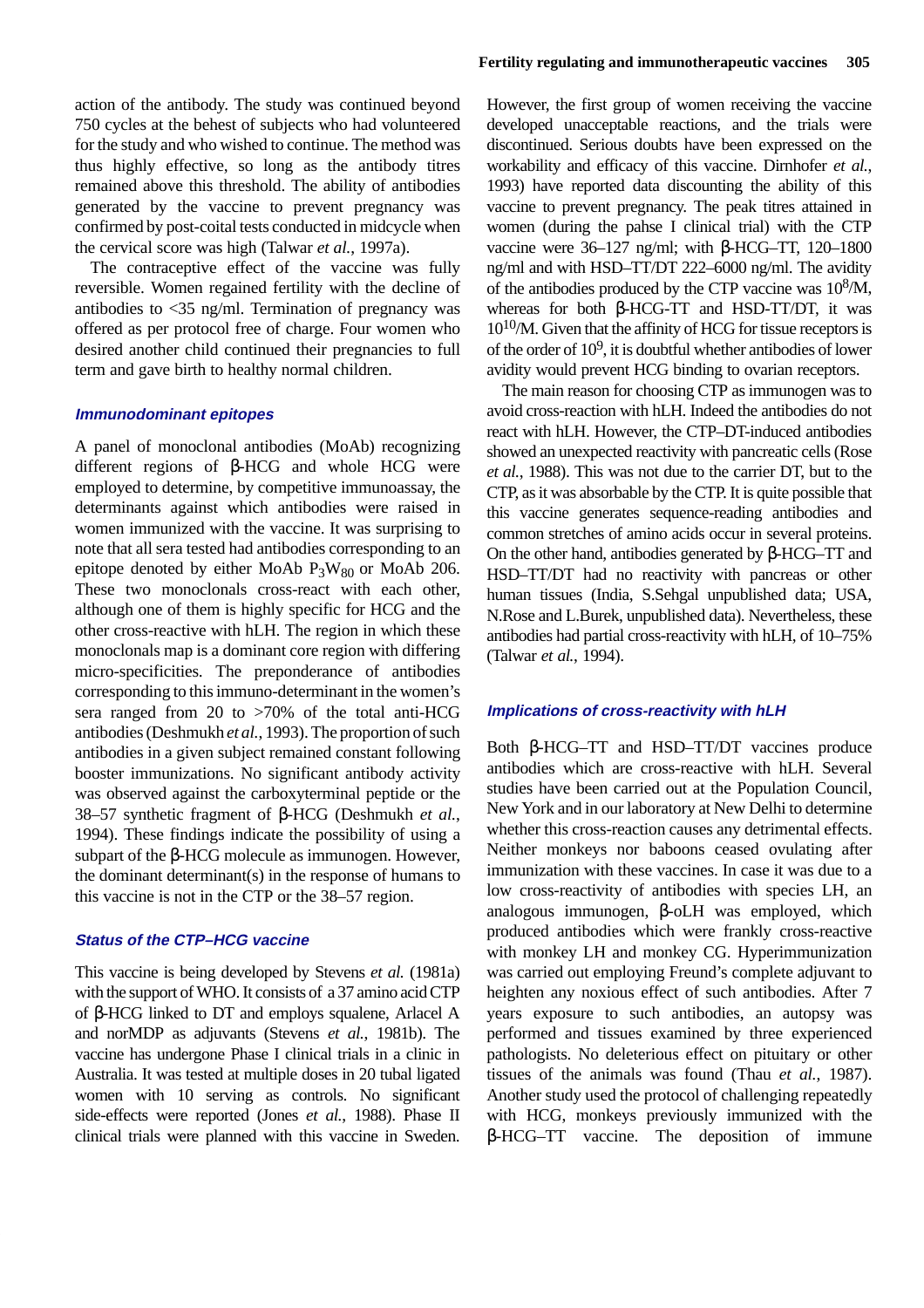complexes in sensitive tissues was then analysed. No deleterious immune complexes were detected in kidney, choroid plexus and pituitary (Gupta *et al.*, 1978).

Ovulation continued in primates over the prolonged period of the experimental studies and also in humans examined during phase I clinical trials with β-HCG-based vaccines in India, Chile, Dominican Republic and Finland, and in phase II clinical trials in India. This was in spite of low to medium cross-reactivity of antibodies with hLH, which was concluded from the luteal progesterone, ultrasonography and complete profiles of FSH, LH, oestradiol and progesterone determined in several subjects in centres abroad. It is quite likely that the LH surge taking place in mid cycle once a month produces amounts of the hormone surplus to that required for ovulation, which may be the reason for continuation of ovulation in immunized subjects. In monkeys hyper-immunized with β-oLH, ovulation was maintained since they were known to become pregnant after provision of progestational hormone cover (Thau and Sundaram, 1980). However, a deficient luteal phase was apparent, from the reduced area under the progesterone curve in hyperimmunized monkeys (in comparison with control animals). A similar observation was made in women with high antibody titres. Luteal insufficiency may contribute to infertility during the phase of high anti-HCG titres, over and above the neutralizing effect of antibodies on the bioactivity of HCG.

#### **Where do we go from here?**

At present HSD–HCG vaccine is the best of the three vaccines developed against HCG. It has the highest immunogenicity; it is free from side-effects; it is reversible and competent to prevent pregnancy at and above a threshold titre. It does not disturb ovulation or menstrual regularity and causes no excessive bleeding. It provides the scientific foundations for a birth control vaccine. It is, however, not yet ready as a product to be used on a large scale. Further research and development is required to meet the following requirements.

Firstly, the three injections currently given with the present formulation at monthly intervals must be reduced to a single contact point delivery of all doses to avoid subjects receiving incomplete immunization. This seems to be technically feasible. Biodegradable delivery systems for vaccines are at an advanced stage of development. The type of polymers used for the microspheres enables delivery of the antigen for long periods ranging from 6 months to  $\geq 1$  year.

Secondly, the present formulation generated above threshold protective antibody titres in 70–80% of recepients. Further improvement is required to enhance the percentage of high responders. This may be possible by inclusion of an adjuvant. Encapsulation of the vaccine in microspheres may also increase the quantum of immune response.

Thirdly, repeated immunization with tetanus as carrier causes carrier induced immunosuppression in a percentage of subjects (Gaur *et al.*, 1990). This can be avoided by replacement of TT and DT by T non-B peptides. A cocktail of three such 'promiscuous' peptides used as carriers instead of DT has given high antibody response in several genetic strains of mice (Talwar *et al.*, 1997a).

Fourthly, to be cost effective, reproducible and manufacturable on a large scale, the vaccine has to be made by DNA recombinant technology. β-HCG has been co-expressed with the carrier in *Escerichia coli*, *V.cholera*, baculovirus and vaccinia (for references see Recombinant and Synthetic Vaccines 1994). A construct of β-HCG along with 48 amino acid membrane sequences in an attenuated strain of vaccinia is highly immunogenic in rodents (Srinivasan *et al.*, 1995). Monkeys, immunized by this vaccine and boosted at 8–9 months by an ordinary nonvaccinia booster, have generated high antibody responses of long duration, during which the animals do not become pregnant. More recent developments indicate the possibility of using just the DNA with appropriate eukaryotic promoters as an effective way of sensitizing the immune response without need of a live vector.

#### **HCG vaccine in HCG-synthesizing cancers**

While HCG is traditionally linked with pregnancy and trophoblastic tumours, several reports have appeared concerning the ectopic synthesis of this hormone in a variety of tumours (Acevado *et al.*, 1995). Metastasizing tumours in particular have been observed by Acevado and others to produce β-HCG. Some years back we carried out studies with Debajit Biswas of Harvard Medical School on a human cell line (Chago) developed from a patient with lung cancer which secreted subunits of HCG. The growth of these cells in soft agar was strongly inhibited by antibodies against HCG and  $\alpha$ -HCG. Nude athymic mice implanted with the Chago cells experienced necrosis of the tumour on passive administration of antibodies. When the antibody treatment was instituted right from the point of implantation of cells, the tumour growth was inhibited in a dose-dependent manner (Kumar *et al.*, 1991). At present no effective chemotherapy is available for HCGsynthesizing lung cancers. Preliminary clinical trials, undertaken in three well-characterized lung cancer patients in Mexico in collaboration with Prof. Carlos Gual, showed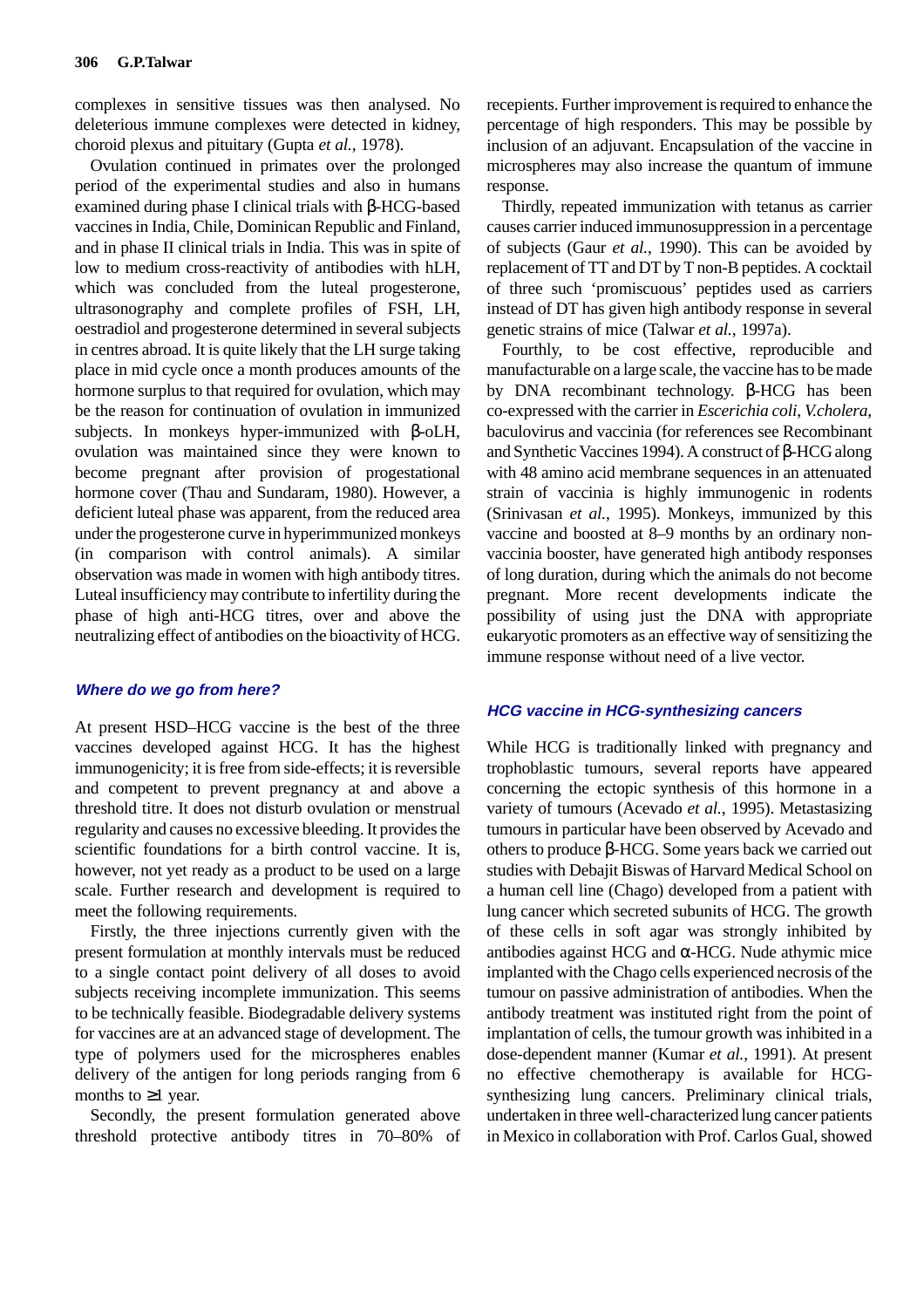that the vaccine was well tolerated (unpublished data). Serum β-HCG concentrations declined to near zero levels after immunization. Patients experienced clinical well being and, although previous lesions did not regress as observed by radiography, no fresh metastases were noted during 2.5 years of follow up. These studies need to be extended to more patients to draw conclusions.

## **LHRH (GnRH) vaccines**

This decapeptide is the master hormone controlling the secretion of the gonadotrophins FSH and LH, which in turn lead to gamete generation and sex steroids secretion (see Figure 2). Its inhibition by antibodies would thus block fertility as well as the secretion of sex steroids. LHRH is common to both males and females, so that the LHRH vaccine would have an application in both sexes. Furthermore, its structure is essentially conserved in mammals, hence the vaccine would be usable in the control of fertility in different species of animals, whether these were domestic pets or farm animals.

#### **Design of the vaccine**

Being a short peptide and also a 'self' hormone, it must be linked to a carrier in order to render it immunogenic. The carrier linkage can be performed with amino acids at the two terminals 1 and 10 or alternately in the middle by replacement of an amino acid with one having an additional functional group. Conjugates have been made of the three types and evaluated for immunogenicity. Two favoured designs have emerged: the Population Council group have linked TT at the *N*-terminal amino acid (Ladd *et al.*, 1985), whereas we prefer to substitute glycine at position 6 of LHRH with D-lysine. Linkage through the additional amino group created a spacer and a carrier, DT (Talwar *et al.*, 1992). Our design is backed by knowledge based computer graphics. The *N*- and *C*-terminals of native LHRH are proximal to each other with a bend of the molecule in the middle (Gupta *et al.*, 1993).

#### **Effect of immunization on prostate**

Prostate is known to be exquisitely sensitive to androgens. Rats immunized with the LHRH vaccine showed a marked atrophy of the prostate and a lowering of testosterone to castration levels (Jayshankar *et al.*, 1989). The effect was reversible, and testosterone and fertility were regained on decline of antibodies over the course of time in the absence of boosters. The prostate regenerated at a somewhat slower pace than other reproductive organs. Whether the



**Figure 2.** Luteinizing hormone-releasing hormone (LHRH) is the key hormone regulating via pituitary and gonads the formation of gametes and sex steroids. Its inactivation by antibodies would block fertility in both males and females. As well as controlling fertility in humans (and animals by virtue of essentially conserved primary structure), LHRH vaccine or hormone-inactivating antibodies can be used for immunotherapy of prostatic hypertrophy.

regenerated organ had the 'young' or the 'old' prostate characteristics is unknown, as no marker equivalent to α-fetoprotein for regenerating liver is available in the case of the prostate. The vaccine also caused prostatic hypoplasia in Bonnet monkeys (Giri *et al.*, 1991).

The reduction of prostate weight following immunization with LHRH vaccine is interpreted as being mostly due to the lowering of testosterone by eliminating the tandem action of LHRH on LH and testes. There may, however, be an additional direct action of LHRH on the prostate. J.Frick *et al.* (personal communication), carried out an experiment on an androgen independent clone of Duning tumour cells. The cells were implanted in normal, orchiectomized and LHRH vaccinated rats. Both orchiectomy and LHRH vaccine caused the decline of testosterone to castration levels. The proliferation rate of tumour cells in orchiectomized rats was similar to that in controls, as would be expected of androgen-independent cells. However, this rate was significantly lower in rats immunized with the LHRH vaccine.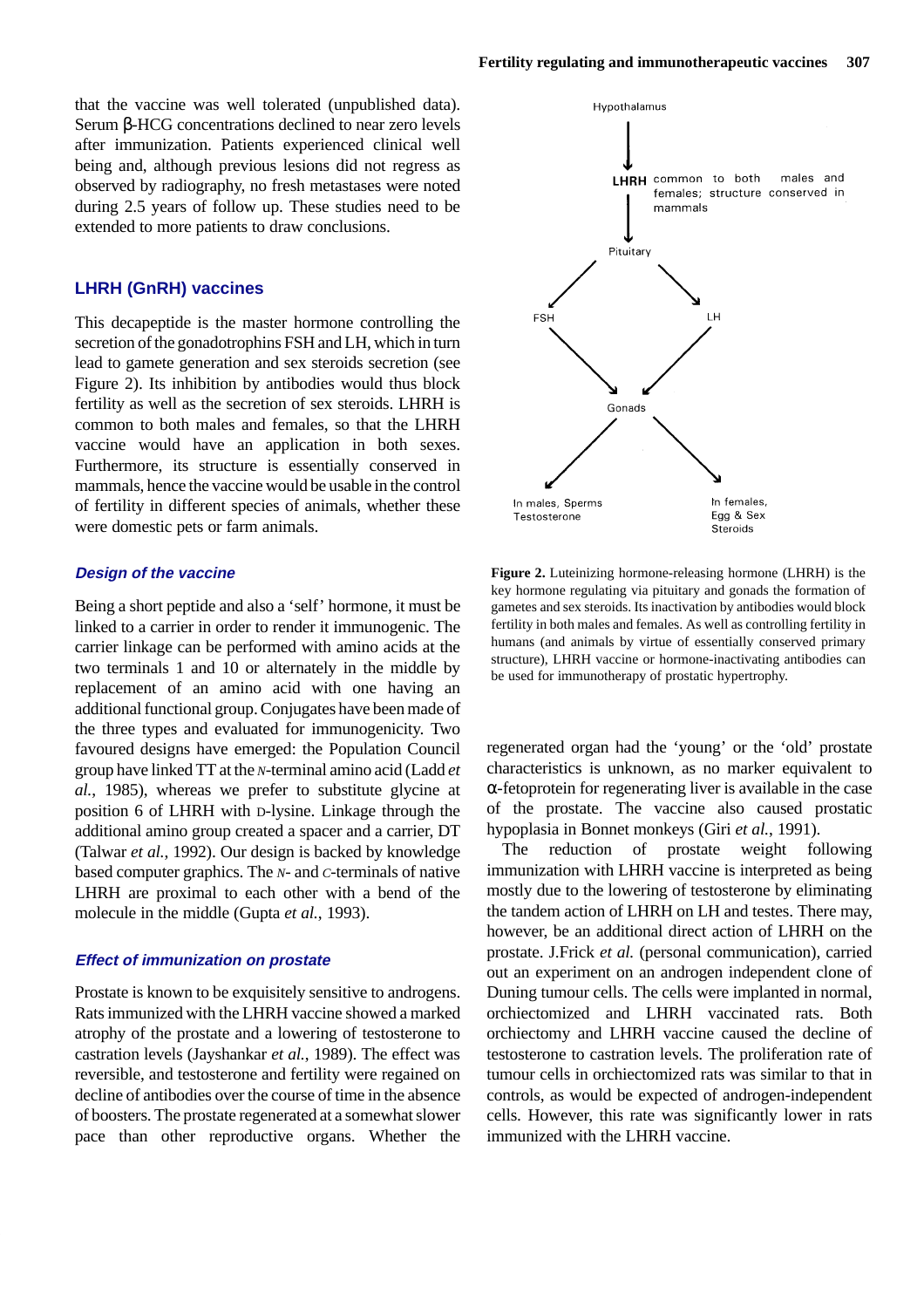# **Phase I/Phase II clinical trials with the LHRH vaccines**

Toxicology studies have been carried out on both LHRH-1-TT (the Population Council vaccine) and on our vaccine, LHRH-6-D-Lys-DT. Permission has been granted by the Food and Drugs Authority of USA (FDA) for clinical trials with the Population Council vaccine in the USA. It has been examined for safety and immunogenicity in four orchiectomized subjects. The vaccine produced anti-LHRH antibodies with no significant side-effects. The Drugs Regulatory Authorities as well as the Institutional Ethics Committee have also given approval for clinical trials with the LHRH-6-DLys-DT vaccine in India and Austria using the Indian vaccine. Trials have been carried out on 24 patients with advanced carcinoma of prostate with metastasis  $(D_2 \text{ stage})$  at the All India Institute of Medical Sciences, New Delhi and the Postgraduate Institute of Medical Education and Research, Chandigarh, India. The same vaccine was used in four patients in Salzburg, Austria. Results from these trials have shown the safety of the vaccine when used at 200 and 400 µg of LHRH equivalent per dose. With the rise of anti-LHRH antibodies, testosterone declined to castration levels. Prostatic specific antigen (PSA) values in blood declined concomitantly. In some subjects, where serial nephrostograms and ultrascans were carried out, a shrinkage of prostatic mass was discernible. Patients on the 400 µg dose showed a better clinical response than those on the 200 µg dose. Many, but not all, patients experienced relief of symptoms (Talwar *et al.*, 1997b). The vaccine has potential for immunotherapy in clinical conditions where LHRH agonists and antagonists have been found to be effective. These include precocious puberty and endometriosis as well as cases of hormone-dependent breast and prostatic carcinoma. The vaccine would provide a much cheaper and more convenient alternative.

## **Is LHRH vaccine usable for fertility control in humans?**

There is no doubt that LHRH vaccine imposes a fertility block in both males and females. However, it may be not usable in humans for contraception on the grounds that it also stops the secretion of sex steroids, although there may be a niche for it as a post-partum vaccine for lengthening of the anovulatory period and the interchild interval. LHRH secretion is physiologically suppressed following delivery of the child and remains suppressed during the lactation period so long as the breast sucking stimulus is frequent. In ancient societies this practice of breast feeding (several times during day and night) provided a 'natural' barrier to the woman ovulating and becoming pregnant for up to  $1-2$ years following the birth of a child. However, this method is not practicable for the modern woman. Can LHRH suppression achieve the same results? Fraser *et al.* (1989) carried out a trial with an LHRH agonist in nine women whose ovulation was inhibited for 11 months with no significant side-effects on the mother, lactation or nursing. The LHRH vaccine may be usable for this purpose with the advantage of low cost and infrequent intake. The anovulatory cycles are extended in monkeys immunized with the LHRH vaccine after weaning of the progeny (unpublished data). No deleterious effects of immunization were noted in mother or the progeny.

## **Animal fertility control with the LHRH vaccine**

Given that the structure of LHRH is essentially unchanged in mammals, the LHRH vaccine can be used for the reversible control of fertility of animals. Monkeys and baboons of both sexes were rendered infertile by immunization with LHRH (Talwar *et al.*, 1984). Of practical interest may be the control of fertility of domestic pets, dogs and cats. Primary immunization with the vaccine requires at least two injections at monthly intervals. There is a time lag for the build up of antibody titres. This limitation can be removed by administration of anti-LHRH antibodies. Bioeffective monoclonal antibodies neutralizing LHRH action have been developed and these are competent to block the oestrus of female dogs (Talwar *et al.*, 1985). Passive use of preformed antibodies exerts the desirable biological effect without delay. No uncertainty exists in causation of the effect, as antibodies can be given at the appropriate dose. Active immunization does not ensure the production of high titres in every recipient. Another possible use of the preformed antibodies would be in assisted reproductive technologies where a blockade of the LH surge is necessary to maximize the output of hormonal regimes.

LHRH vaccine may also find useful applications in male animals raised for meat. Blocking androgen production at the stage when the animals have grown to near plateau point can ameliorate the quality of meat.

# **Conclusions**

It is indeed possible to control human and animal fertility by immunological approaches. Table I lists a number of birth control vaccines that have reached phase I trials in women. Both active and passive methods of immunization are effective. The former gives a long-term response, whereas the latter has a finite duration. The advantage of passive immunization is that the effective dose of the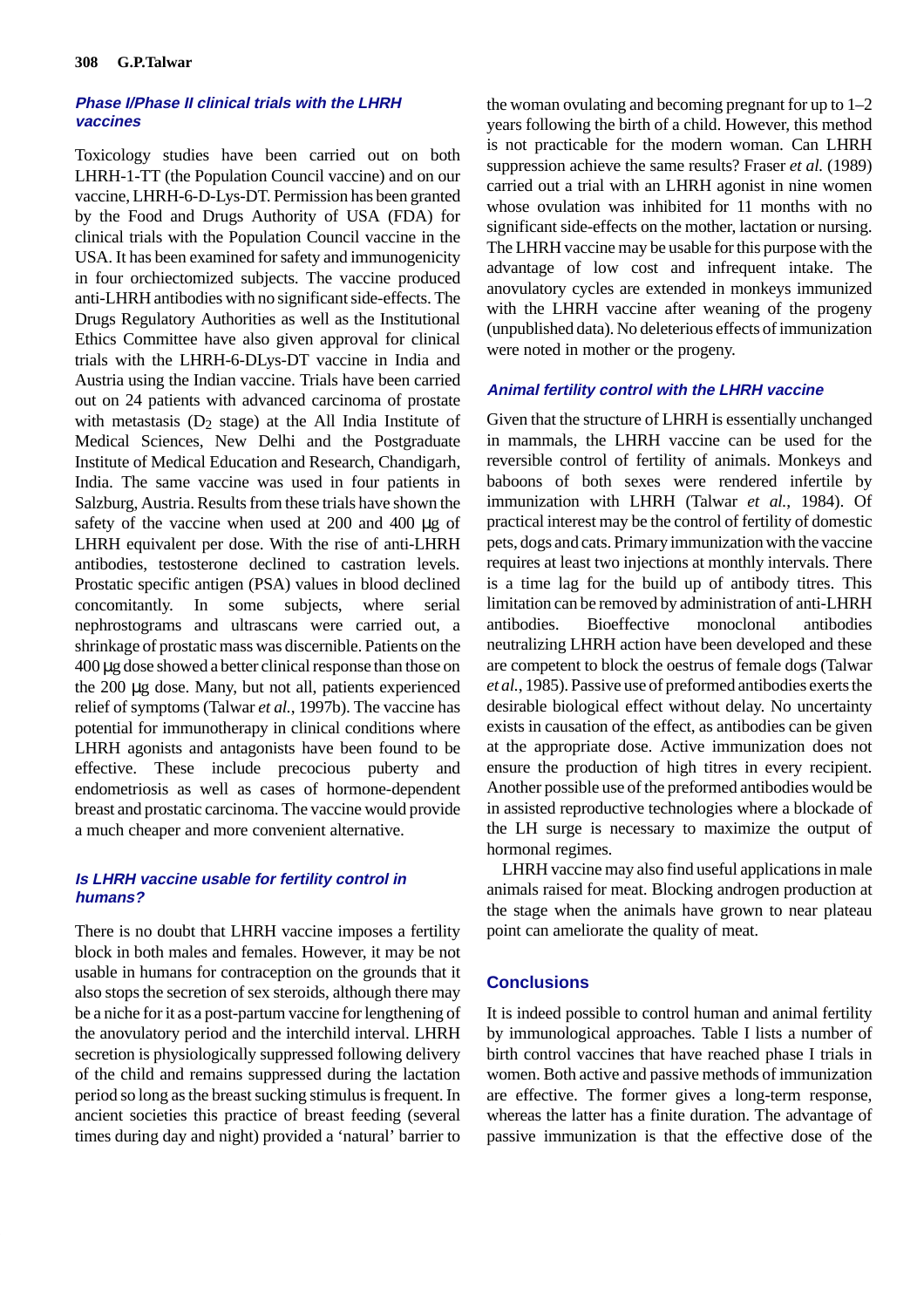#### **Fertility regulating and immunotherapeutic vaccines 309**

antibodies can be given, ensuring in each recipient the desirable biological effect, and the effect is exercised without delay. Mouse monoclonal antibodies with bioeffective properties have been developed against both LHRH and HCG. These can be 'humanized' and expressed in bacterial systems to obtain large quantities of cost-effective antibodies for therapeutic purposes.

Both LHRH vaccines developed in India and the USA have undergone phase I/phase II clinical studies in patients with advanced stage carcinoma of the prostate. They were found to be safe and acceptable. They have potential for use as immunotherapeutic vaccines in not only hormone dependent cancers, but also in other clinical states such as endometriosis and precocious puberty, where LHRH agonists and antagonists have been found to be effective. The vaccine offers a cheaper and more convenient option.

LHRH vaccine can also be used for reversible fertility control of domestic pets, dogs and cats. The vaccine reduces libido and aggressiveness as well blocking fertility. Another application is in animals raised for meat purposes.

LHRH vaccine may also have a niche as a post-partum vaccine for extension of anovulatory cycles. Women are highly motivated to prevent another pregnancy after delivery.

Three vaccines have been developed against HCG. However, only one of these (the HSD–HCG vaccine) has successfully completed phase I and phase II clinical trials documenting safety, reversibility and efficacy. This is the first birth control vaccine to have reached this stage of development. While this vaccine lays the scientific foundations of a fertility control vaccine, further research and development is necessary to make it a clinically safe product.

#### **Acknowledgements**

The work on LHRH and HCG vaccines was supported by research grants of The Rockefeller Foundation, The International Development Research Centre (IDRC) of Canada, the Dept.of Biotechnology Govt. of India and The EC grant No. TS3\*- CT94–0292.

#### **References**

- Acevedo, H.F., Tong, J.Y. and Hartsock, R.J. (1995) Human chorionic gonadotropin-beta subunit gene expression in cultured human fetal and cancer cells of different types and origins. *Cancer*, **76,** 1467–1475.
- Deshmukh, U.S., Talwar, G.P. and Gupta SK. (1994) Antibody response against three epitopic domains on human chorionic gonadotropin (hCG) in women and rodents immunized with an anti-hCG-based immunocontraceptive vaccine. *J. Clin. Immunol.*, **14,** 162–168.
- Deshmukh, U.S., Pal, R., Talwar, G.P. and Gupta SK. (1993) Antibody response against epitopes on hCG mapped by monoclonal antibodies

in women immunized with an anti-hCG vaccine and its implications for bioneutralization. *J. Reprod. Immunol.*, **25,** 103–117.

- Dirnhofer, S., Klieber, R., deLeeuw, R. *et al.* (1993) Functional and immunological relevance of the carboxy terminal extension of human chorionic gonadotropin beta: implication for the World Health Organization birth control vaccine. *FASEB J.*, **7,** 1381–1385.
- Fishel, S.B., Edwards, R.G. and Evans, C.J. (1984) Human chorionic gonadotropin secreted by preimplantation embryos cultured *in vitro*. *Science*, **223,** 816–818.
- Fraser, H.M., Dewart, P.J. and Smith, S.K. *et al.* (1989) Luteinizing hormone releasing hormone agonist in contraception in breast feeding women. *J. Clin. Endocrinol. Metab.*, **69,** 996–1002.
- Gaur, A., Arunan, K., Singh, O. and Talwar, G.P. (1990) Bypass by an alternate carrier of acquired unresponsiveness to hCG upon repeated immunization with tetanus conjugated vaccine. *Int. Immunol.*, **2,** 151–155.
- Giri, D.K., Jayaraman, S., Neelaram, G.S. *et al.* (1991) Prostatic hypoplasia in Bonnet monkeys following active immunization with semisynthetic anti-LHRH vaccine. *Exp. Mol. Pathol.*, **54,** 255–264.
- Gupta, H.M., Talwar, G.P. and Salunke, D.M. (1993) A novel computer modelling approach to the structure of small bioactive peptides: the structure of the gonadotropin releasing hormone. *Proteins*, **16,** 48–56.
- Gupta, P.D., Nath, I., Ramakrishnan, S. *et al.* (1978) Immunofluorescence and electron microscopic studies on kidneys, choroid plexus and pituitary and nature of immune complexes framed in rhesus monkeys immunized with Pr-β-hCG–TT on challenge with hCG. *Contraception*, **18,** 71–104.
- Hearn, J.P., Gidley-Baird, A.A. and Hodges, J.K. *et al.* (1988) Embryonic signals during the pre-implantation period in primates. *J. Reprod. Fertil.*, **36** (Suppl.), 49–58.
- Jayashankar, R., Chaudhari, M.K., Singh, O. *et al.* (1989) Semisynthetic anti LHRH vaccine causing atrophy of the prostate. *Prostate*, **14,** 3–11.
- Jones, W.R., Bradley, J., Judd, S.J. *et al.* (1988) Phase I clinical trial of a World Health Organization birth control vaccine. *Lancet*, **i,** 1295–1298.
- Kharat, I., Nair, N.S., Dhall, K. *et al.* (1990) Analysis of menstrual records of women immunized with anti-hCG vaccines inducing antibodies partially cross-reactive with hLH. *Contraception*, **4,** 293–299.
- Kumar, S., Talwar, G.P. and Biswas, D.K. (1991) Necrosis and inhibition of growth of human lung tumour by anti-hCG antibodies. *J. Natl. Cancer Inst.*, **84,** 42–47.
- Kumar, S., Sharma, N.C., Bajaj, J.S. *et al.* (1976) Clinical profile and toxicology studies on four women immunized with Pr-β-hCG–TT. *Contraception*, **13,** 258–268.
- Ladd, A., Tsong, Y.Y., Lok, J. and Thau, R.B. (1985) Active immunization against LHRH: 1. Effects of conjugation site and dose. *Am. J. Reprod. Immunol. Microbiol.*, **7,** 104–108.
- Moudgal, N.R., Jeyakumar, M., Krishnamurthy, H.N. *et al*. (1997) Development of male contraceptive vaccine—a perspective. *Hum. Reprod. Update*, **3,** 335–346.
- Nash, H., Talwar, G.P., Segal, S. *et al.* (1980) Observation on antigenicity and clinical effects of a candidate anti-pregnancy vaccine: β subunits of human chorionic gonadotropin linked to tetanus. *Fertil. Steril.*, **34,** 328–335.
- Nath, I., Whittingham, S., Lambert, P.H. and Talwar, G.P. (1976) Screening for autoantibodies in human subjects immunized with Pr-β-hCG–TT. *Contraception*, **13,** 225–230.
- Pal, R., Singh, O., Rao, L.V. and Talwar, G.P. (1990) Bioneutralization capacity of antibodies generated in women by the  $\beta$  subunit of human chorionic gonadotropin and βhCG associated with the alpha subunit of ovine luteinizing hormone linked to carriers. *Am. J. Reprod. Immunol. Microbiol.*, **22,** 124–126.
- Ramakrishnan, S., Das, C., Dubey, S.K. *et al.* (1979) Immunogenecity of 3 *C*-terminal synthetic peptides of βhCG and properties of antibodies raised against 45 amino acid *C*-terminal peptide. *J. Reprod. Immunol.*, **1,** 249–261.
- Rose, N.R., Burek, C.L. and Smith, J.P. (1988) Safety evaluation of hCG vaccine in primates: Autoantibody production. In Talwar, G.P. (ed.), *Contraception Research for Today and the Nineties.* Springer-Verlag, New York, pp. 231–239.